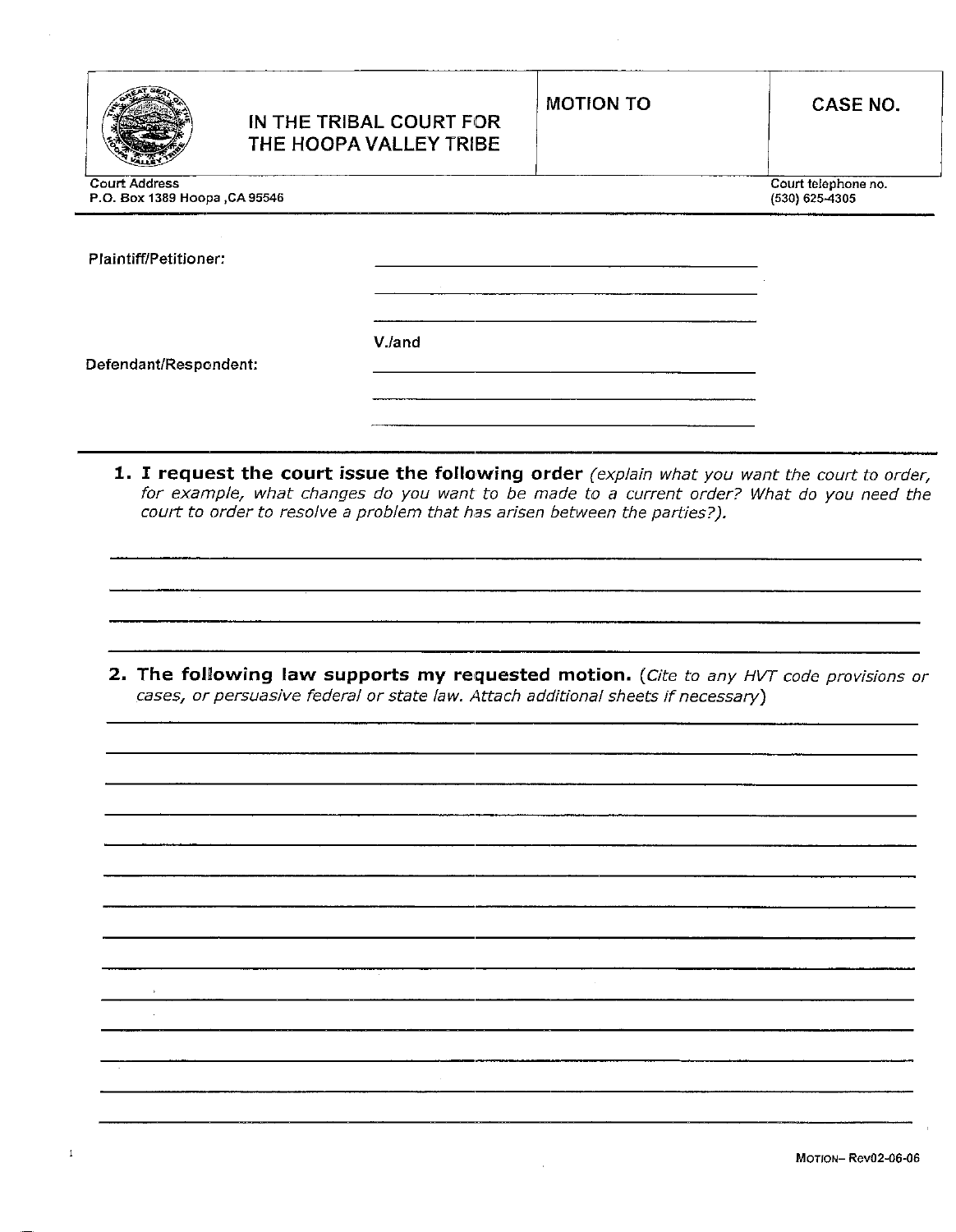3. The following facts support my request: (explain what has happened that you need this order. What harm will occur is you do not get this order? Attach additional sheets if necessary):

something that supports my request.

5. I declare under penalty of perjury that the above is true and accurate to the best of my knowledge.

| Dated: | Signed: ____________________                                                                                   |  |
|--------|----------------------------------------------------------------------------------------------------------------|--|
|        | Address: Andreas Address and Address and Address and Address and Address and Address and Address and Address a |  |
|        | Phone:                                                                                                         |  |